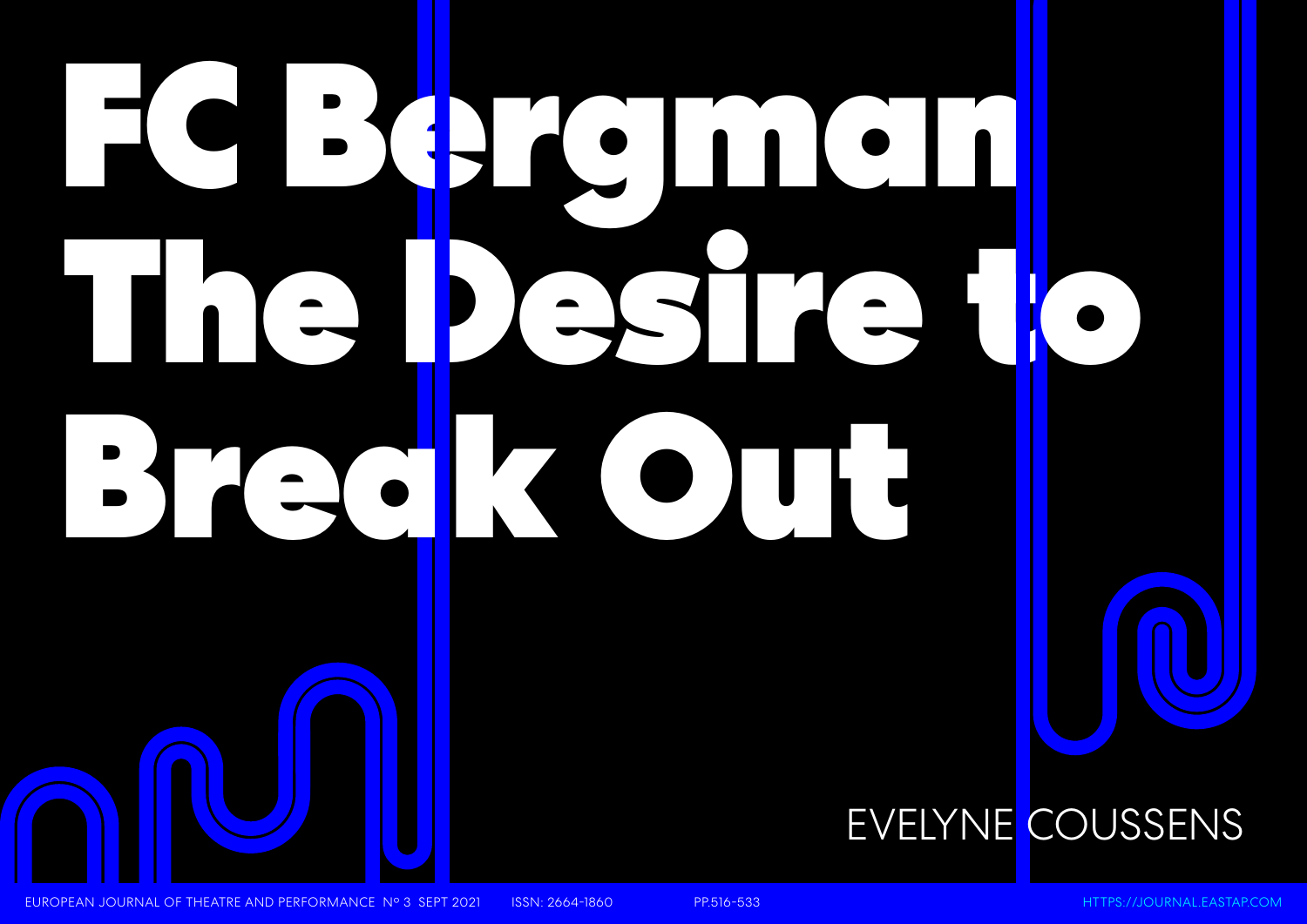

FC Bergman was founded by the actors Stef Aerts, Bart Hollanders, Matteo Simoni, and Marie Vinck together with the artist Thomas Ver straeten, who all happen to have been born between 1982 and 1987. The group knew each other from their theatre studies at Artesis Hoges chool, which was previously known as the Herman Teirlinck Institute in Antwerp (Belgium). The first production they created as a company outside the institution walls was called *The Rock-Breaker (De Rotse breker, 2007*). This play was an unusual fusion of scenes originating from Hugo Claus' work *The Life and Works of Leopold II (Het leven en de werken van Leopold II)* as well as scenes from Tom Lanoye's *Fort Europa*. Claus' text was grotesquely embellished with tacky scenes from musicals, an inflated elephant, and extras lathered in black makeup. This resulted in chaotic bursts of pleasure that were then countered with soberly recited excerpts from the *Fort Europa* text. After this first production, FC Bergman decided that they wanted to step away from their current reputation and manifest themselves as a legitimate theatre company. One year later, technical stage manager Joé Agemans joined 'Football Club' Bergman.

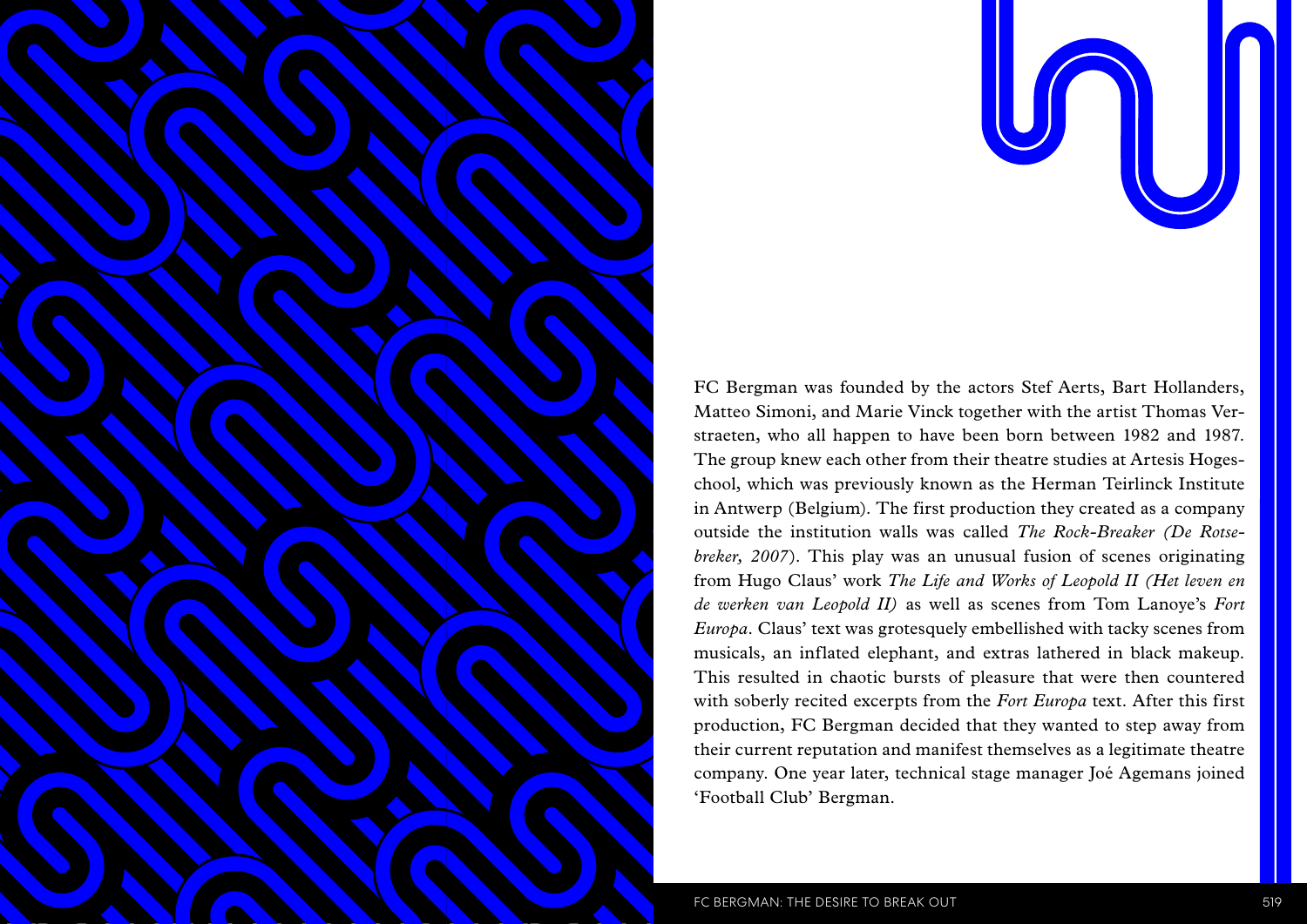wander on the enormous stage as puny people, each having their own strategy to exorcise death. Different mediums are employed in this associative sequence of tableaux: play, pyrotechnics, performance, and choreography are used alongside each other. The performance itself is also 'grand' in a literal sense as the viewers gaze is often lured skyward by the tall crane gracing the stage, the towering larger-than-life sized puppet and even by the occasional segments performed on the side balconies. However, it is the passion that lingers the longest: FC Bergman have a story to tell, with compelling urgency, even though their experience is limited and they are still in the early days of mastering their craft.

Everything changed when the group was included in the pool of theatre artists active at Toneelhuis, the municipal theatre based in Antwerp, which also happens to be the largest production company in all of Flanders. Keeping in mind that the young collective has barely been active for five years, this seemingly overnight success is cause for slight concern. There is some apprehension that their temperament will be tamed by the large production company and that FC Bergman may be recuperated by the large Toneelhuis and become more 'salonfähig' (socially acceptable). At the same time however, there is a somewhat false-romantic desire to keep the group 'pure' and retain an element of 'punk', thereby also keeping them small and powerless, as if the authenticity of an artist were measured by the scope of their suffering. Toneelhuis promises the six artists an artistic support, but most importantly offers them the technical and logistic framework and support that they need in order to realise the grandest of their ideas, dreams, and visions. The 2010 production *300 el x 50 el x 30 el* turned out to be a test case for both parties. FC Bergman built an entire village on stage, complete

In 2008 a part of the group created *The Homecoming (De thuiskomst)*, a hard-hitting, anarchist adaptation of Harold Pinter's *The Homecoming*. On top of a huge pile of rubbish, dirt, and scraps of food, Pinter's cold family drama unfolds. In this rendition, the decor is ravaged, cars are driven onto the stage, and a dirty, dialectical use of language is unabashedly employed. Not only have FC Bergman succeed at blowing away their audiences with this adaptation, *The Homecoming* also managed to win the Jong Theaterprijs prize at the Theater Aan Zee festival in 2009. In that same year, the entire company was offered residence by Monty, a theatre in Antwerp. During 2009 FC Bergman put on several smaller performances. However, the production that would become of most importance for their future artistic direction would be *A preview on fragments of a new world (Voorproef op fragmenten van een nieuwe wereld)*, which stylistically resembles *The Rock-Breaker*. *Preview* is an installation consisting of a series of theatrical machines. FC Bergman put together the construction in one week, followed by a solemn inauguration of the performance by setting it into motion in the presence of an audience on the seventh day. With sheep flying through the sky and stars falling from the heavens, this wondrous creation initially promises an ideal world, until the machines fail… The surrealistic route of this performance created possibilities for further exploration.

That exploration magnificently results in the 2009 production with the unruly name *Walking down the Champs-Elysées with a tortoise to get a better view of the world, but it is hard to drink tea on an ice floe when everyone is drunk (Wandelen op de Champs-Elysées met een schildpad om de wereld beter te kunnen bekijken, maar het is moeilijk thee drinken op een ijsschots als iedereen dronken is)*. The performance, which was inspired by Dante's *Divina Commedia*, premiered in the neo-Gothic Oude Handelsbeurs located on the Meir in Antwerp and stunned the Flemish stage with its untamed passion, raw physical directness, baroque poetry, and bold range. Five characters exercise and train their immortality as they

#### Enter Toneelhuis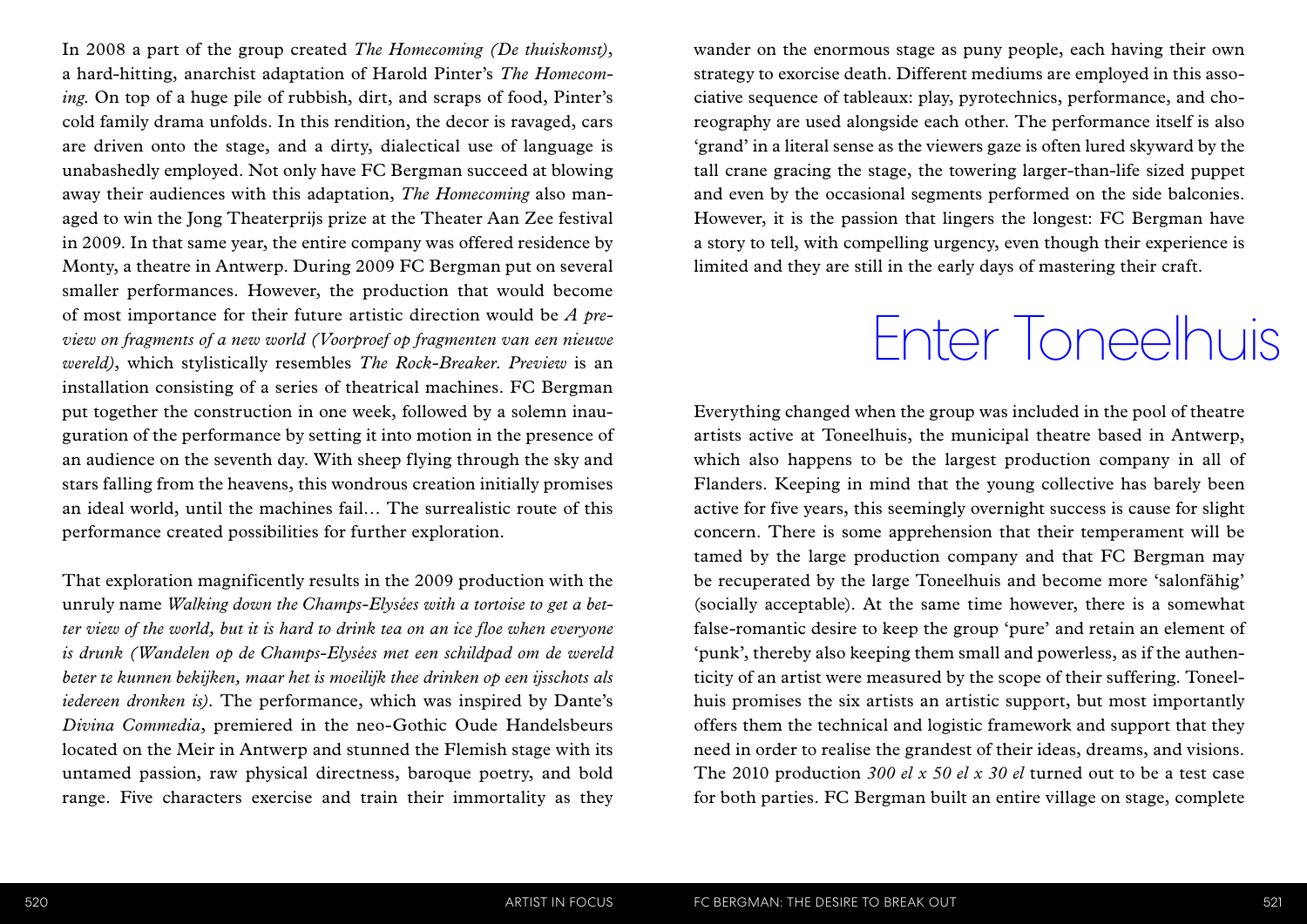The naïve belief that the world is changeable is doomed to fail, yet this failure is not the end point. It is, however, the starting point for new ventures and is beautiful to witness. Beauty is a necessary counterpoint of this seemingly pessimistic existentialist worldview concerning the struggles of humankind. The beauty of each powerless attempt to resist this fate in itself generates a sense of existence that pushes FC Bergman beyond an easily deterministic nihilism: this meaninglessness of existence is filled with belief in humankind's struggle to find meaning. By giving shape to this beauty, the company still manages to tenderly reach out and address the insignificance of humankind. This consequently has a cleansing effect. However, it does not need to go further than that: there is no way to appeal against the human condition and as such FC Bergman do not make any combative propositions to render this condition more bearable. FC Bergman chooses not to use any political statements as they do not want to slap their audience in the face but rather gently beat them to death with a story that can be understood around the world, in all countries and by every kind of audience. They present stories that can offer comfort without being moralistic. FC Bergman continuously explore this existential story in different forms that are permeated by their central premise: the realisation of the impossible and the beauty of the attempt. A choreography with dozens of extras in *Walking down the Champs-Elysées*, acting on top of a pile of dirt in *The Homecoming*, or the entire pine forest in the backdrop of the stage in *300 el* are all examples of the impossible constructions stubbornly set up by FC Bergman. By doing this, they constantly flirt with the boundaries of what is imaginable as well as feasible. It is essential that the performances are dangerous and that they keep their audience on the edge of their seat, not necessarily through the employment of physical stunts but rather by installing risky elements or by employing a considerable margin of unpredictability. Why, you might ask? The answer may be that the audience is understood as entitled to an event that is utterly unique and not repeatable. This idea of theatre as an event

with a square and a pine forest in the backdrop. The village is consumed by the fear of an approaching deluge — the inhabitants start behaving more erratically, nearing a state of psychosis. What happens inside their houses is shown to the audience on a large screen as captured by a moving camera that pans along the entire village as well as the pine forest behind it. The camera peeks into the private spaces of the interior. FC Bergman proved with *300 el x 50 el x 30 el* that the large theatre structure does not tame them but serves them. Not so much because an entire village emerges onto the stage of the Bourla Theatre,**<sup>1</sup>** including the pine forest, but mainly because these six young artists are able to get the entire technical team and the theatre's set department to realise this nearly impossible task. Apparently, the urgency of their cause is contagious.

FC Bergman's message is inseparable from the way that they convey that message. Both the content and the form aim for 'greatness'. The company prefers to work in large locations (in a minority of cases in the theatre itself) with large groups (of extras) and large gestures (such as pyrotechnics and special effects). This is not solely because they are keen on sensationalism but because what they wish to convey requires this approach and demands it. FC Bergman's recurring message does not tolerate an intimate setting since the artists never concern themselves with individual dramas or petty human emotions. There is always more at stake. In the universe of FC Bergman, human existence consists of a series of tragic attempts to comprehend the incomprehensible. Human beings try to shape their lives with the courage of desperation. Despite their struggles, they are always confronted with the forces that transcend them. FC Bergman consider this struggle, which they showcase, with love, as the essence of life.

**1.** Bourla Theatre is the main venue of Toneelhuis, a neoclassical building designed for the city of Antwerp by the city architect Pierre Bourla in 1827.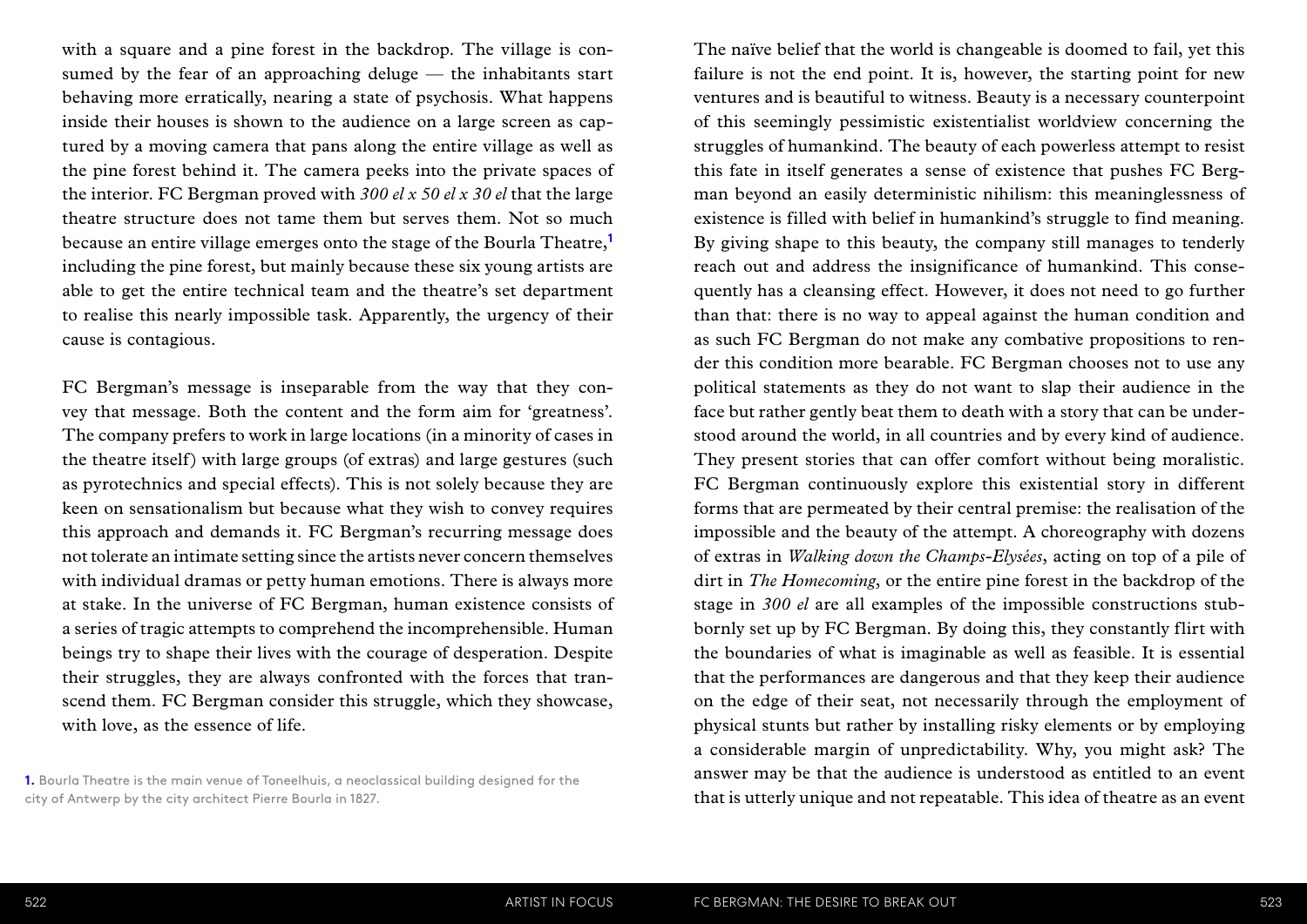From pornography<br>to the Bible

itself. This desire to seek out danger is perhaps most clear in the fact that FC Bergman consistently opt for theatre on location. The location selected for the performance then proves to function not only as a co-actor but also as a co-creator. For example, a production that takes place on a deserted beach in Terschelling tells a different story than the exact same performance located in an industrial zone in Amsterdam. No matter how thorough the concept of the performance has been worked out in advance, until FC Bergman arrive on location nothing is set in stone and everything can and must be re-examined. In their case this is usually only four weeks or so before the actual premiere. Therefore, touring with the company is synonymous recreating their productions. At the end of a tour, the result of this approach is a broad range of variations on the same performance. However, the classic theatre building could perhaps be considered as the ultimate location for their performances as it inherently possesses an abundance of conventions that possess the potential to be broken. Therefore, FC Bergman also use the theatre as a location and employ it in a fashion that might provoke the audience to change the way they think.

Although the seventies and eighties have served as inspirational decades for this collective group of young artists, they are undoubtedly influenced by contemporary culture as well. This is reflected not only in the collage-like structure of their performances but also in the eclectic array of their sources of inspiration from Albert Camus to Walt Disney, from Lars von Trier to Pina Bausch, from pornography to the Bible and everything in between. FC Bergman display the excessive flow characteristic

is reminiscent of the performances that arose in the 1970s in which the body and its direct presence were central themes. However, FC Bergman does not consider these dangerous moments as a sole resource but incorporates them as small disruptive explosions within a well-defined aesthetic universe that references the seventies and eighties in their desire for beauty. These 'moments of performance' are the outbursts of life, the instinctive attempts to break free from the predetermined framework. The alienating *flou artistique* gets torn to shreds by direct authenticity, not in the sense of realism, but in the sense of truthfulness: whatever happens takes place in the present, with bodies present and it comes very close. In combination with and contrasted by the sublime world that was carefully constructed, these 'breakthroughs' hit hard, leaving the audience speechless.

What do these moments of true danger consist of then? What immediately catches the eye is FC Bergman's bold style of acting. Although, dramaturgically speaking, *The Homecoming* might impose a seemingly tight and strict framework, within this structure there is an abundance of smoking and drinking, which does not only result in a looser manner of acting but even renders it sloppy or *edgy*. The laconic stage direction prescribed for the fights between the characters in *Walking down the Champs-Elysées* — 'beat the hell out of each other' — resulted in the yielding of several bruises and wounded limbs. In addition to this raw, physical approach to acting, the innate desire to break free is revealed in the other stylistic choices made, such as working with animals, children, and amateurs. The bestial scenes in *Walking down the Champs-Elysées* caused outrage amongst the audience but the unpredictability of the animal 'actors' did bring forth the desired factor of risk. The mass choreography from this same production shows dozens of extras attempting to collectively complete a dance phrase, with sevenyear-old children dancing alongside seventy-year-old men. Although synchrony is hard to find, what is of importance here is the attempt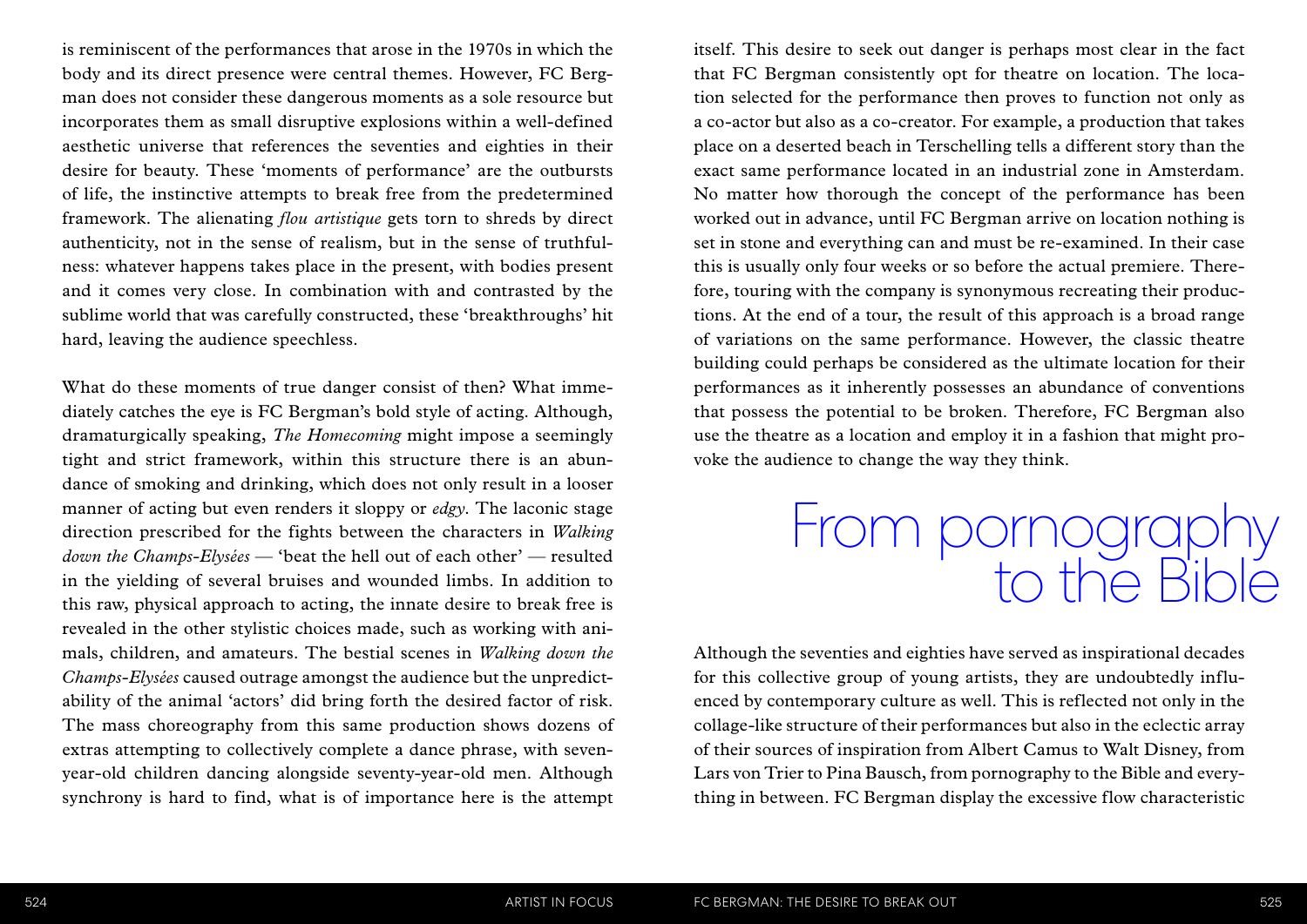After twenty minutes or so, they make their way on to the stage for an apocalypse; a crumbling and destruction of civilian life that has become sterilised. The enormous billboard, from which iconic hero Arnold Schwarzenegger had been looking down upon the salon, falls down, signifying the end of an era. The new world is as empty as the previous world was crowded. It is left bare and washed clean by the industrial machine that now forms a protective circle made of soap bubbles around the new order of things. Humankind must start anew. There is one remaining survivor (Stef Aerts) who in his now seemingly ridiculous costume has seen all the achievements that he believed in disappear. What now? Is humankind free to determine their own future? Or does the past force them to repeat themself? These are the questions that form the common thread throughout FC Bergman's oeuvre.

In 2013 FC Bergman collaborated with Liesa van der Aa from Muziektheater Transparant and Solistenensemble Kaleidsokop (DE) to produce the impressive music-theatre project named *About Reynard the Fox (Van den Vos)*.**<sup>2</sup>** This production is a magnificent allegory about the evil that is inherent within every human being and the sneaky fox that lives within each well-behaved civilian. It is no surprise that the symbolic gathering place of the bourgeois must therefore be changed: the company had the parterre of the theatre transformed completely and turned it into a marble swimming pool, around which the actors performed. The audience were seated in the balconies looking down at this spectacle of self-revelation. About Reynard the Fox is 'total theatre' in which text, performing arts, video art, and music seamlessly blend.

of generation Y who appear to have it all with their 'anything goes' mentality. It is no surprise that a world map decorates the wall of their studio. The composition of the group gives this away as well: a diverse range of six different artists with different personalities who come together to create one collective performance each year. Aside from the work they do as a group, they all have their own personal ongoing projects ranging from film and visual arts to theatre and television. At first glance, this multitude of impulses can only be considered as a fruitful contribution to their work. However, this combination of different personalities and careers can at times be explosive. FC Bergman snatch up every opportunity that presents itself to them, not in a deliberate or careful way, but rather an eager and insatiable one.

With their *Terminator Trilogy (Terminator Trilogie,* 2012*)*, FC Bergman take their audience on a journey with a dynamic and unique event that boasts a scale of nearly unrealistic magnitude. This is caused by their choice to work with non-professionals as well as their decision to repeatedly perform on location. Buses transport the spectators to a vast and desolate grey field that stretches as far as the eye can see, deep in the port of Antwerp. Once they have arrived, the audience witnesses container ships towering as high as skyscrapers seemingly walking by and majestically gliding hundreds of metres away from the dock. Futuristic-looking cranes rise up against the evening twilight, resembling the set of James Cameron's *Terminator* film series after which this performance was named. In several respects, this performance concerns itself with the notion of the future. It is against this backdrop of industry and world trade, of capitalism and commerce, unstoppable growth and progress, that FC Bergman choose to place the hedonistic culture that is derived from it. Reaching out across this asphalt desert, the viewer finds an artificial bourgeois salon that stages about fifty extras of all ages dressed up in evening wear. **2.** *Van den Vos* is based on the well know Dutch Middle Age epic *Van den Vos Reynaerde*

<sup>(</sup>About Reynard the Fox).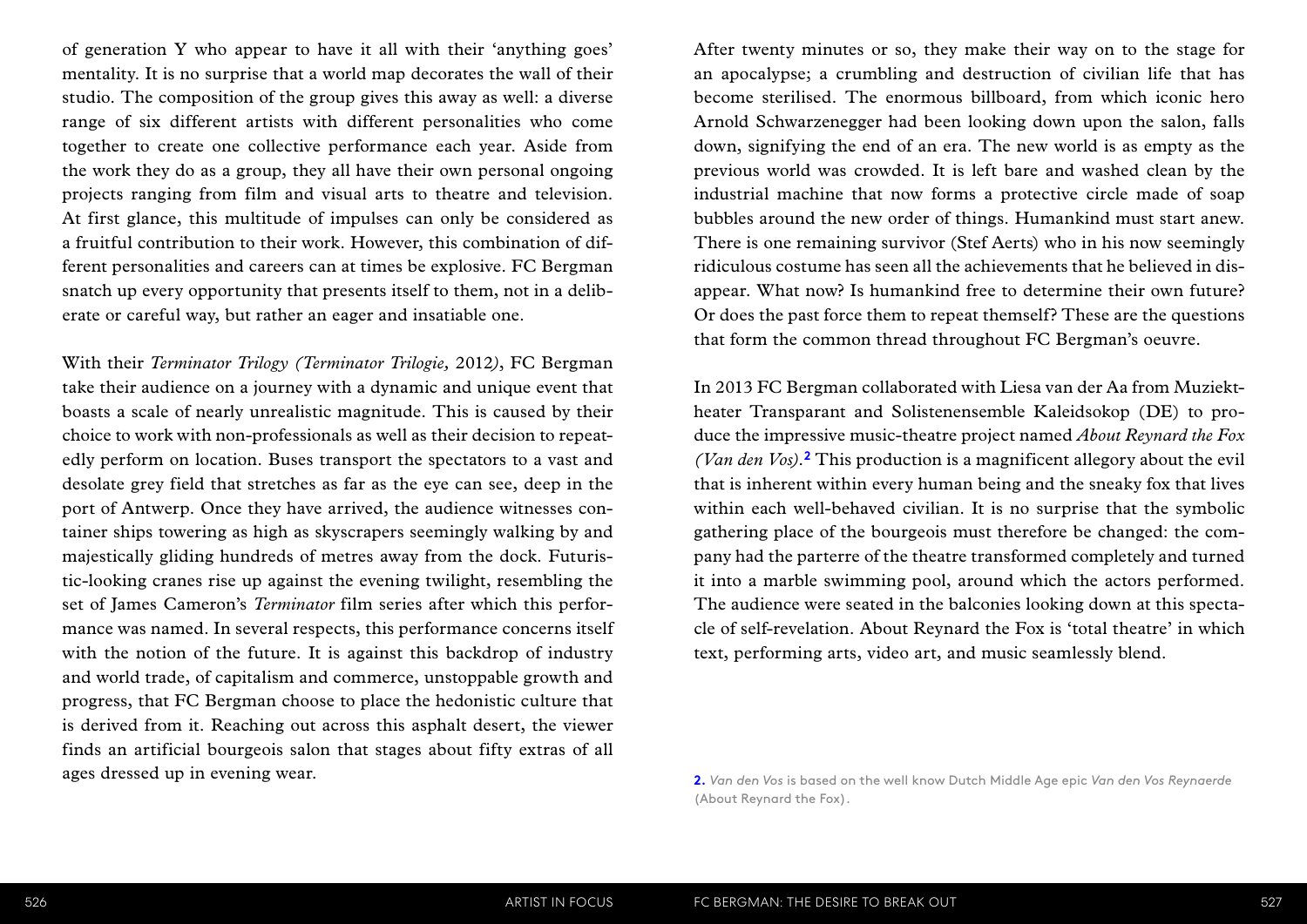In *The Land of Nod* art transforms, in both a literal and metaphorical sense, into a safe haven for humankind and its inherent frailness. Once again, just like in *About Reynard the Fox*, it is remarkable how meticulously the content and style concur, how the grand existential struggle for survival is embodied in even grander gestures and dimensions. The impact of spatiality in this performance cannot be underestimated and demands to be discussed. The dominant thirty-year reign of the small theatre hall has not only caused theatre artists but the audience as well to forget what it can actually mean to be led into a grand space that is able to embody another universe before even a single dramatic gesture is performed. The contrast between the smallness of the actor (or that of the spectator themself) and the dimensions of such a lofty location speaks volumes: it measures humankind against the world, not the other way around.

Humankind's struggle with the forces surrounding them is embodied by the somewhat unlucky restorer (Stef Aerts) who in *The Land of Nod*  assesses that the painting by Rubens is simply too big: the work of art will not be able to fit through the gateway of the room. He undertakes a series of tragicomic attempts to get the canvas through the doors — such as sawing off the frame or widening the passageway. These attempts form a layer of slapstick on the surface of the production. What lies beneath is an investigation that aims to understand the significance of this space, what possible meanings this museum hall encompasses — whether that be in the past or in the future. The actual star of the play *The Land of Nod* is the Rubens hall itself, which transforms before the eyes of the spectator from a real space (where people gather to find shelter from the rain) into a metaphoric place. FC Bergman defines this place as a shelter from war, as a refugee camp, as a place for individual reflection, but most importantly as a space that lives and breathes. The museum is not museum-like at all: life storms in and out, and through the walls, as it should, just as it does in a beautifully choreographed variation of the famous scene in the Louvre from Godard's

For their 2015 production *The Land of Nod (Het land Nod)*, FC Bergman replicated the Rubens room of the Royal Museum of Fine Arts in Antwerp: an exact copy, true to scale. The prestigious museum has been closed for restauration since 2011 and *The Land of Nod* begins its story when the throne room is almost completely stripped of its impressive works of art. The technicians dressed in blue overalls carry the second to last remaining painting out of the room as the audience walks in. The only painting left now is Rubens' *Christ between the two malefactors*, a painting that is of such a Herculean nature and has such a monumental symbolic radiance, it is a copy. Opposed to this masterpiece in an enormous space, human beings can only appear to be meaningless and humble creatures. Furthermore, it is noticeable that over time that the six artists continuously obliterate themselves from their own work. In *Terminator Trilogy*, a naked man lies on a vast concrete surface (during the premiere of the show this occurred under terrible weather conditions) whilst the indifferent container ships continue their course in the background of the scenery. In the same way, the six performers in *The Land of Nod* walk by and disappear in front of the giant painting as if they were merely accidental passers-by. They do not embody any 'characters' but simply emphasise the grandeur of their surroundings via the presence of their fragile bodies. It is in itself a paradox of pride and humility: what group of (young) artists would dare ask such high productional demands from their theatre production company, only to allow themselves to disappear in front of their self-absorbed set?

#### Christ between the two malefactors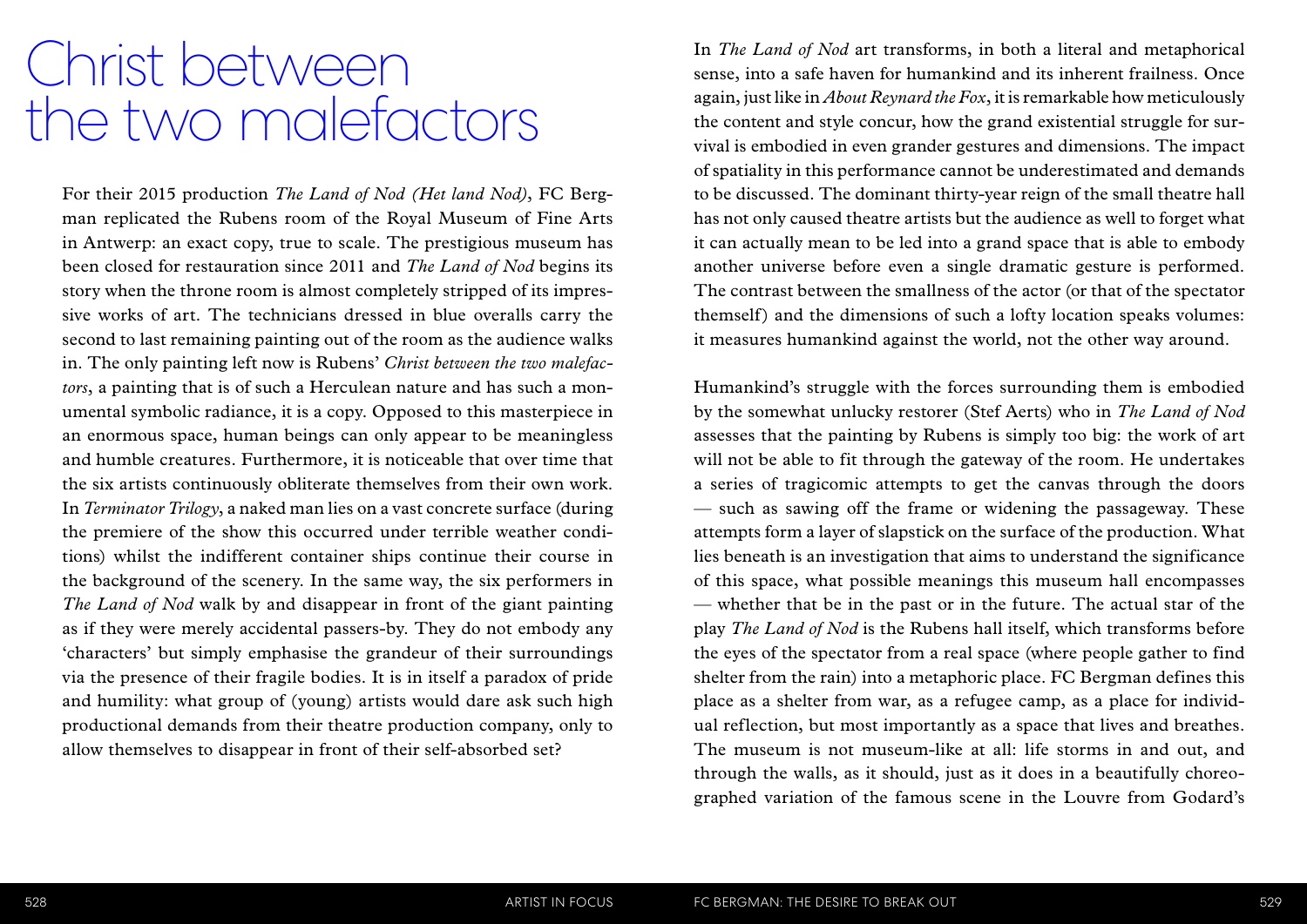a cinema, and a convenience store. Throughout the performance, the audience witnesses the continuous transformation of the tower at the hands of the technicians. In the meantime, the two camerapersons are focused on capturing the main storyline. They move around the actors with their mobile cameras and the footage is assembled live from the control booth. The audience is divided into groups across the four seating sections that surround *the building*, causing some information to be hidden from the spectator depending on where they are seated. Different storylines develop simultaneously on each floor: the spectator is able to follow some of these stories directly from their seat, whilst others are taking place on the other side of *the building*, out of their eyesight. These narratives are then streamed onto the closed blinds of that particular floor. This implies that the audience must work to follow the story and keep up since both content and style are constantly in development. Whoever follows the 'film' however, will be able to grasp the main storylines of the plot.

*JR* is another example in which content and style complement each other perfectly. This causes the text to receive another status than it would within classic repertoire theatre. The language, the jargon, and the content of the text are truly like a maze. It is not of importance that the audience understands each word. In contrary, it is the content and the way in which the text is delivered that, together with the stylistic format of the performance, allows the audience to truly grasp and feel this rogue capitalism. In this way, the dialogues about life in the stock market pass by rapidly. At certain moments, the text, just like the main character, is an elusive machine. This allows the text to take on a complementary role and place the spectator in front of closed doors in the same way that the decor does. By breaking free from an overly narrated tale and by choosing to evoke this associative and atmospheric space through images, FC Bergman is able to break with the traditional conventions that mark the boundary between film and theatre.

*Bande à part*. In a nutshell, *The Land of Nod* contains everything FC Bergman stands for: the illustration of a tragic world view expressed in monumental style and spirited by the energy of the six young artists who, now grown up, have not yet lost an ounce of their refreshing radicality.

After a series of wordless productions and three years of a creative break, FC Bergman bring forth the kaleidoscopic textually based performance *JR*. This production came to life through the collaboration of the three largest theatre production companies in Flanders: Toneelhuis, KVS, and NTGent. The cast showcases some of Flanders' best actors like Jan Bijvoet, Stijn Van Opstal, Oscar van Rompay, Frank Focketeyn, and Geert Van Rampelberg. *JR* is an adaptation of the eponymous and complex cult novel by William Gaddis. In the novel, U.S. society of the mid-seventies is laid bare, showing how capitalism facilitates the greed, helplessness, lust, and resentment of the floundering characters in it. In this world of stock magnates and stock traders, an eleven-year-old boy appears onto the stage, only to play the stock exchange game more consistently and more radically than anyone else, consequently destabilising the entire system. JR is a phantom, an allegorical character. He is the elusive engine that fuels the downfall of the real people that surround him.

Gladdis' novel is a kind of intersection for the corporate, familial, relational, political, and imperialistic subplots that all receive their own space in *the building* — an enormous construction that is four storeys tall, around which the audience is seated on the four sides. Moving within this tower are fifteen actors, twenty-one extras, two camerapersons, four technicians, and two costume designers. About twenty-five rooms have been installed in the tower including a lift, a metro station,

## The building